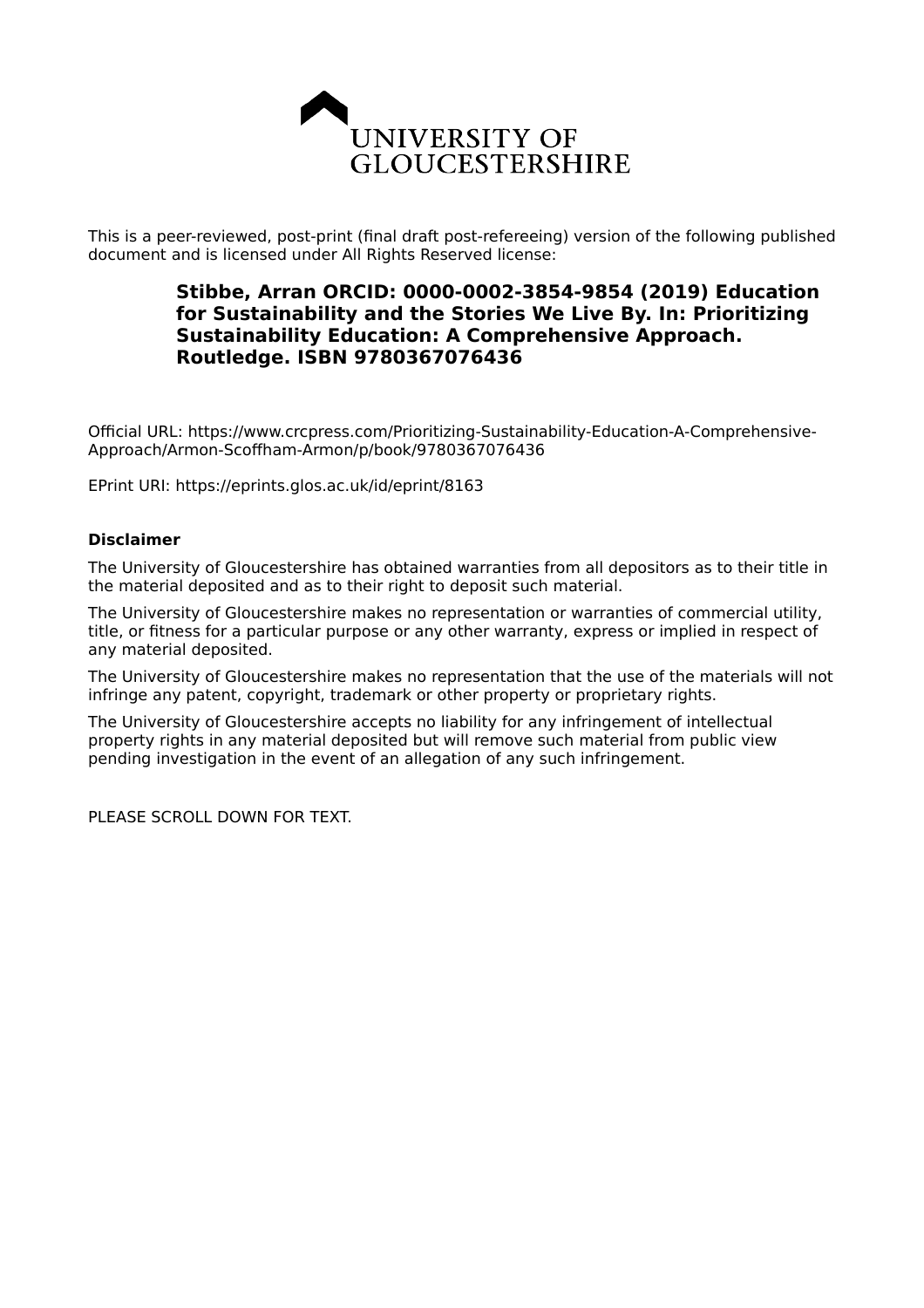Stibbe, A., 2019. Education for sustainability and the search for new stories to live by. In: J. Armon, S. Scoffham, and C. Armon, eds. *Prioritizing Sustainability Education: A Comprehensive Approach*. London ; New York: Routledge, 233–243.

# **Education for sustainability and the search for new stories to live by**

Arran Stibbe University of Gloucestershire

**Biography:** Arran Stibbe is a Professor of Ecological Linguistics at the University of Gloucestershire. He has an academic background in both linguistics and human ecology and combines the two in his research and teaching. He is the founder of the International Ecolinguistics Association, and is author of *Animals Erased: discourse, ecology and reconnection with nature* (Weslyan University Press) and *Ecolinguistics: language, ecology and the stories we live by* (Routledge). He was awarded a National Teaching Fellowship by the Higher Education Academy for teaching excellence and has published widely on ecolinguistics and education for sustainability.

### **Introduction**

If asked what three questions are the most important for educators to ask ourselves in the current conditions of the world, I would say that the first is '*Who am I?'* The second is *'Who am I within an unjust and unsustainable society?'* And the third is *'Who do I need to become?'*

To answer these questions for myself: 'Who am I?' I am, among other things, an educator who teaches English. 'Who am I within an unjust and unsustainable world?' The answer to this is painful, but unavoidable. I am someone who reproduces, entrenches and perpetuates injustice and unsustainability through my teaching practices, partly through specific actions but mostly through inaction. With the pain faced, the third question brings hope: 'Who do I need to become?' My answer is someone whose teaching allows students to challenge the foundations of the unjust and unsustainable society around them – the stories we live by – and helps empower them to convey new stories to live by, stories that work better in the conditions of the world we face.

This chapter describes how I have responded to the significant challenge of being an educator within an unsustainable society and integrated sustainability into my teaching. My journey started with completing a PhD in linguistics at Lancaster University in the UK which compared Chinese and Western ideas of illness. The next step was working as a linguistics lecturer in South Africa, then as an English lecturer in the mountains of Japan where I first gained ecological awareness. It continued back to the UK where I studied human ecology at the Centre for Human Ecology, Edinburgh, and then to the University of Gloucestershire where I am now Professor in Ecological Linguistics. For fourteen years now at Gloucestershire I have been surprising students with modules which focus on social justice and 'sustainability' as the overarching goals. There are two modules I teach which are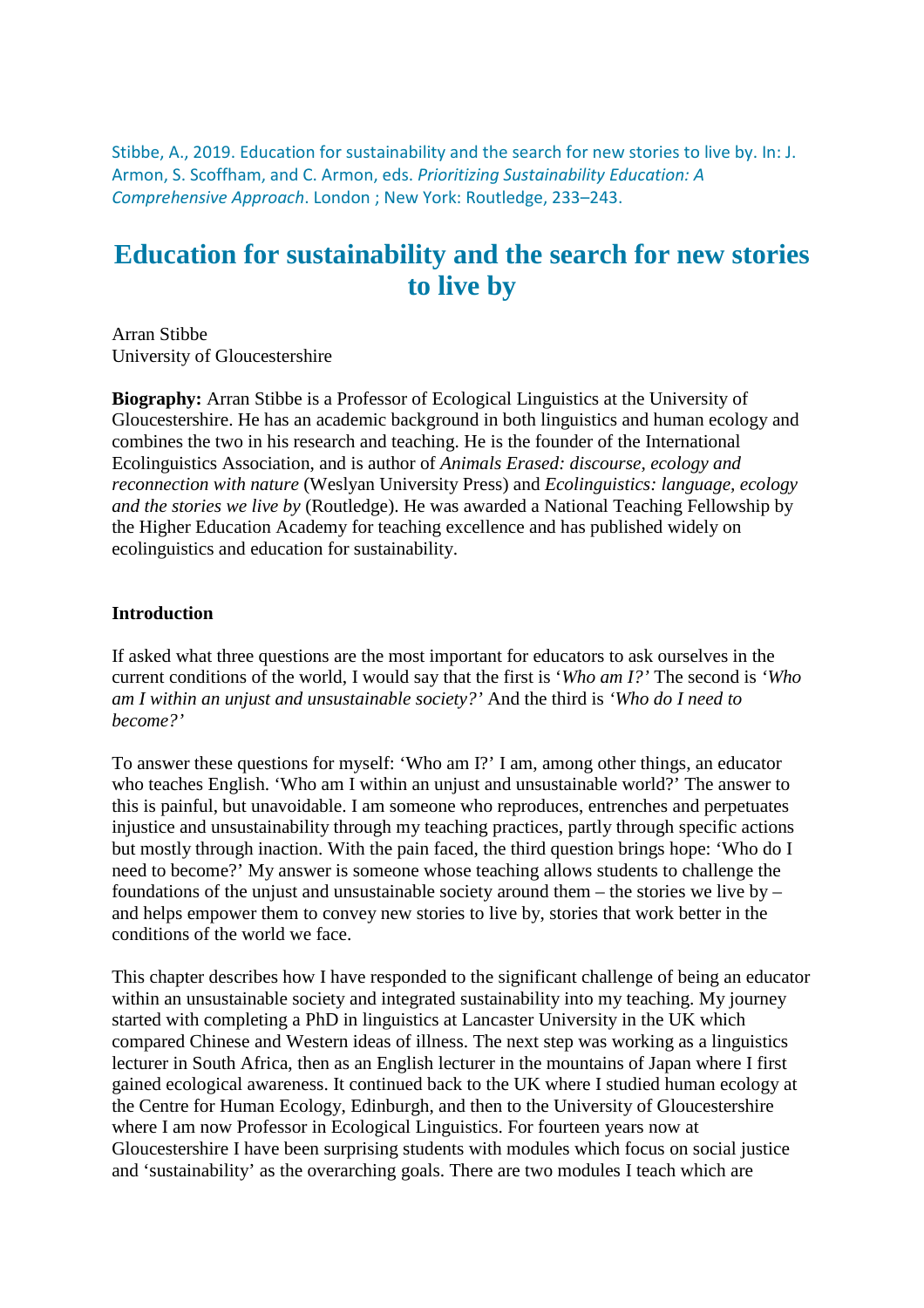particularly focused on sustainability: *The Stories We Live By* (first year), and *The Search for New Stories to Live By* (second year). I also run the free online course *The Stories We Live By* (Stories 2019) which provides videos, notes, readings and discussion groups for students across the world. It offers free tuition over email in 12 languages thanks to volunteer tutors, and so far more than 1300 students have enrolled on it.

Although I say that these modules focus on 'sustainability', I use the word with mixed feelings and scare quotes. The terms 'sustainability' and its counterpart 'sustainable development' have long history of use and abuse since sustainable development came to prominence with the *Our Common Future* (Brundtland 1987). In Stibbe (2015a) I document how the term 'development' originally referred to an altruistic goal of poverty reduction in poor countries through helping their economies to grow (p. 54). It then became 'equitable development' to emphasise contributing to a fairer society, then 'sustainable development' to ensure that the environment was protected too. However, the term 'sustainable development' was co-opted by rich countries to refer to maximising *their own* economic growth while reducing damage to the environment. More recently the term 'sustained growth' was coined, with the environment forgotten and the focus on international competition to build the wealth of already-rich countries at the expense of poorer ones. This description is, of course, a simplification, but illustrates a general process where altruistic attempts to benefit the world (intrinsic values) are twisted to serve dominant goals of wealth for the few at the expense of other people, other species, and the ecosystems that support life.

My own way of characterising sustainability, therefore, refers only to intrinsic goals, i.e., goals that are valuable in themselves, as opposed to extrinsic goals such as profit or economic growth, which are at best a means to an end and never an end in themselves (Crompton 2010):

Sustainability is the pursuit of intrinsically valuable goals such as human health, wellbeing, poverty reduction, peace, social justice, and the survival and wellbeing of other species, underpinned by care for the ecosystems that life depends on (p.10).

Ecosystems, although crucial in keeping us alive, can feel very distant from the English curriculum – a matter for environmental science students, not English students. Nothing could be further from the truth, however. The foundations of the unsustainable society we live in are built through discourses, and English students are in a key position to use their knowledge to expose and challenge those discourses.

It is not just English students, however, who could benefit from close attention to language and way it forms the stories we live by: it is a fundamental sustainability skill for students in any discipline.

# **The Stories We Live By**

It often hard for people to see a connection between language and sustainability. For me, though, the connection is clear. Quite simply, increasing ecological destruction and social injustice calls into question the fundamental stories our society is built on, and we can use the tools of linguistic analysis to reveal those stories and contribute to the search for new ones. Students are confused by this at first, which is unsurprising since it is a 'threshold concept'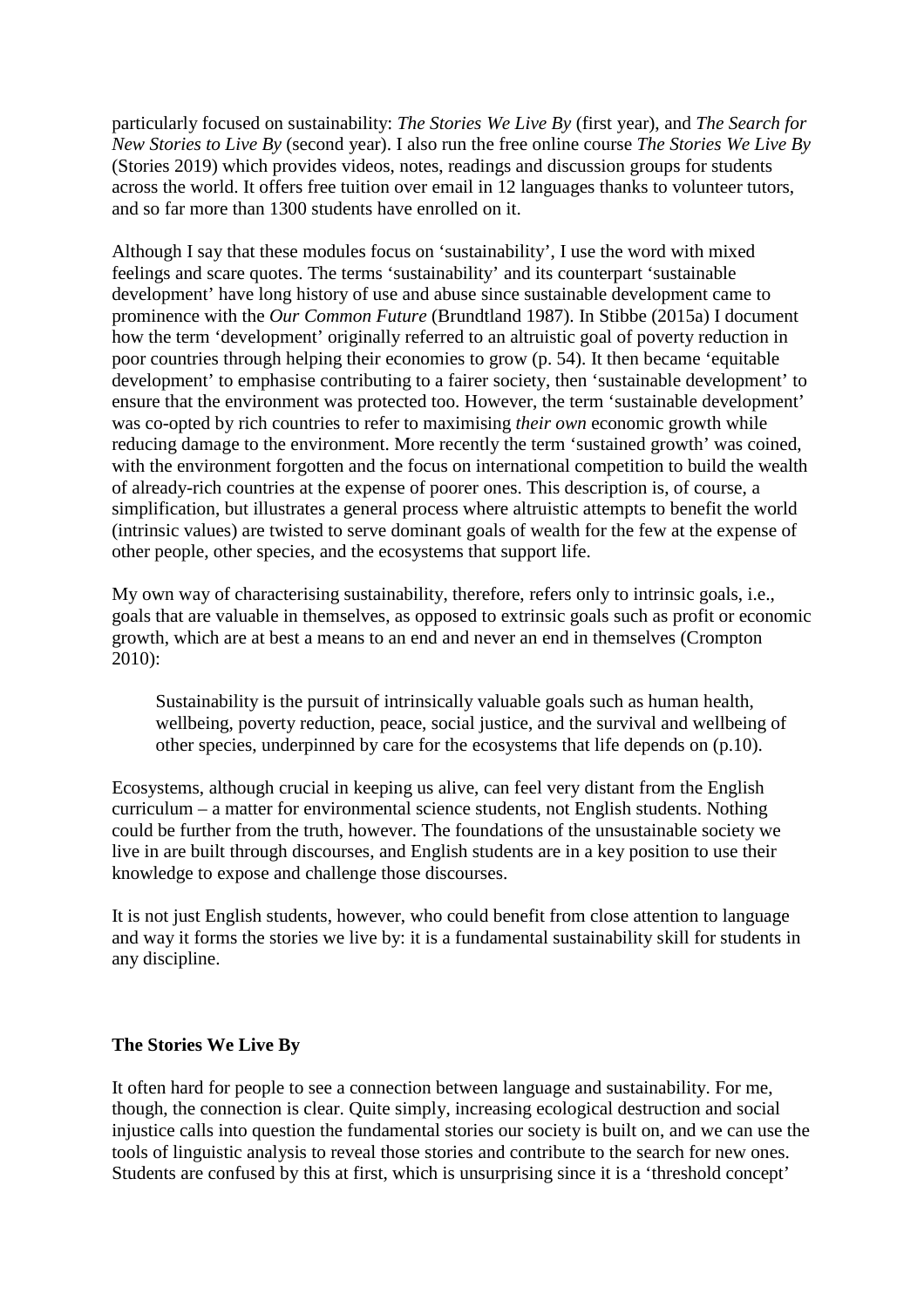(Meyer and Land 2005). Understanding this will require a fundamental rethinking of the power of language to shape reality, rethinking what it means to be a student in an unsustainable society, and rethinking what the goal of education is.

To help students over the threshold I start the *Stories We Live By* module with a practical analysis of texts. I hand out printouts from websites which sell artificial grass, i.e., plastic lawns. What stories do the visual images and linguistic features in the texts tell? The following are some extracts from the websites:

- The crème de la crème of artificial grasses
- Makes gardening a pleasure
- Enjoy the luxury of your garden
- Enjoy your garden, enjoy life
- Make your garden fit for a king
- His artificial grass garden helped him overcome Afghan bomb blast wounds
- Lifestyle Elite Premium luxurious alternative to natural grass
- Mayfair Supreme Lawn

Heads down in conversation, occasionally passing advertisements on to another group, some laughter, moving around the room to see what other groups have found. They've found a lexical set across the texts: *elite, luxury, royal, rich, crème-de-la-crème, (fit for a) king.* It fits the common story of PURCHASING GOODS IS A PATH TO HIGH SOCIAL STATUS and matches the competitive framing that another group has found: *rich realistic results to wow the neighbours*. There are presuppositions embedded in sentences that imply that artificial grass is beautiful and enhances enjoyment not only of the garden but also of the changing seasons. This fits a very general story of PRODUCTS ARE A PATH TO HAPPINESS, where enjoyment of nature (which could potentially be free) is substituted for the consumption of products. And then, across all of the advertisements, manifesting in a range of ways, the simple story CONVENIENCE IS GOOD. The discussion moves on to the potential impact of stories such as PRODUCTS ARE A PATH TO HAPPINESS on people's behaviour; do they encourage people to protect the ecosystems that support life through reducing their consumption, or damage them further by fuelling even more consumption? The discussion started by examining the small technical details of the text and images and widened out to the larger context of the stories that lie behind them, and how they encourage us to protect or destroy the ecosystems that life depends on.

This is the first class in *The Stories We Live By* module. The concept of 'story' as the basis of a society or culture has a long history. Chara Armon (this volume) draws from the work of Thomas Berry, who even as far back as 1978 described the environmental crisis as a question of story:

It's all a question of story. We are in trouble just now because we do not have a good story. We are in between stories. The old story, the account of how we fit into it, is no longer effective. Yet we have not learned the new story (Berry 1978, p.1).

Each week in the *Stories We Live By* module we focus on one particular way that linguistic features convey the stories we live by. We start with *ideologies*, drawing on Critical Discourse Analysis. One of the key ideologies we investigate is HUMANS ARE FUNDAMENTALLY SELFISH, which is embedded in many of the main economics textbooks, and promotes the building of a society based on greed. Then we look at *frames* and *metaphors,*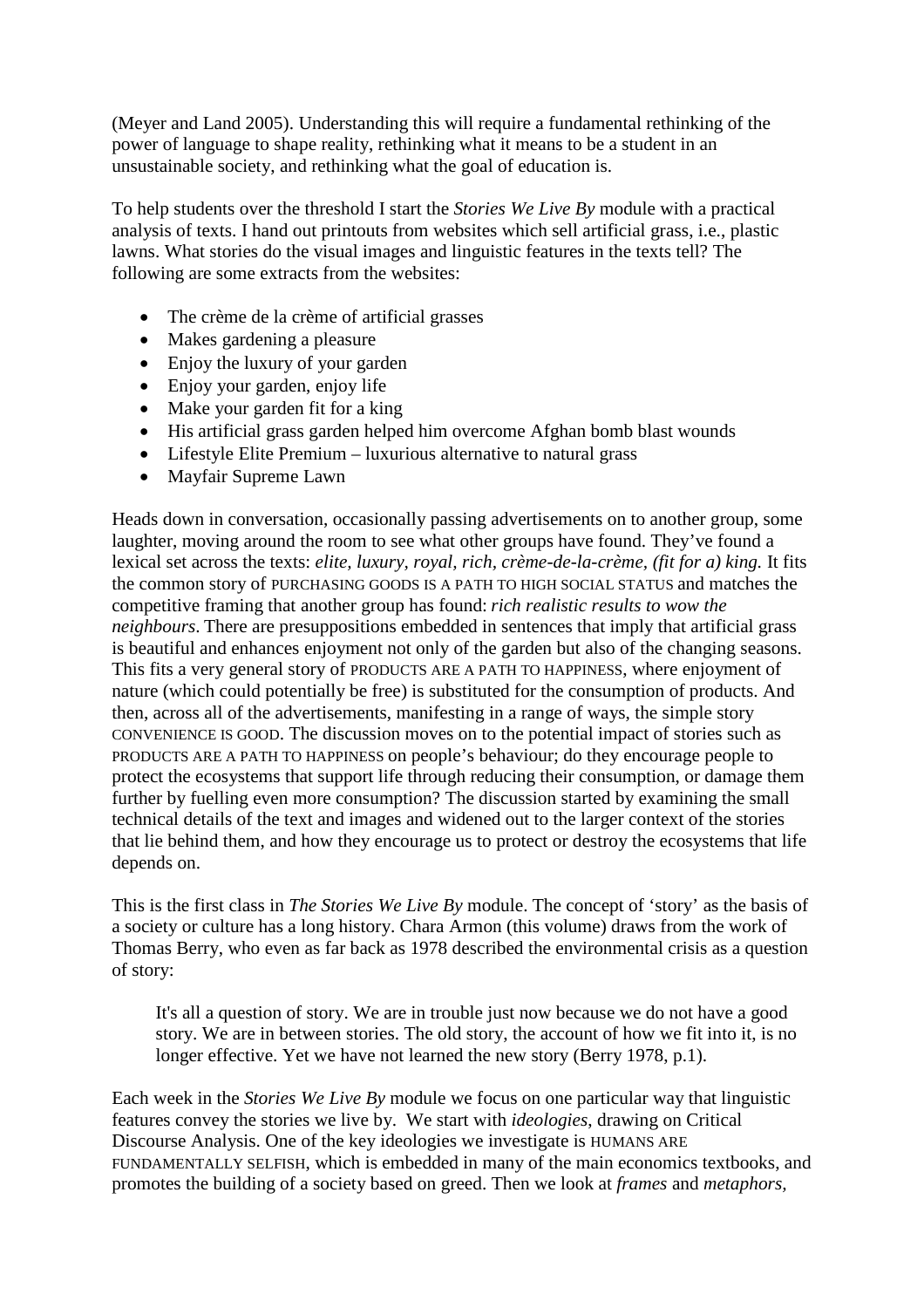using cognitive linguistics (e.g. Lakoff and Wehling 2012). Then *evaluations,* using appraisal theory (Martin and White 2005). Evaluations are stories about whether an area of life is good or bad, and we investigate the dangers of the story ECONOMIC GROWTH IS GOOD, which is deeply embedded in our society and commits us to unending increases in consumption.

We move on to *identities*, using identity theory (Benwell and Stokoe 2006) and look at how consumerist identities in lifestyle magazines set up ideals of masculinity and femininity that associate owning particular items with being a particular kind of person. Then we look at *convictions*, using facticity theory (Potter 1996), and consider linguistic techniques used by climate change deniers and ways to resist them. Finally, we explore *erasure* and *salience*, drawing from van Leeuwen's (2008) work. We consider how the ecosystems that support life have been erased in so many texts that surround us in everyday life, and search for inspiring discourses which can help give the natural world salience by representing it prominently, as something important and worthy of attention. Each week I give input on linguistic theory, but always in the context of the larger picture, of critiquing the unjust and unsustainable society around us, and searching for new stories to live by (see Stibbe 2015b for a more detailed case study of this module).

The feedback from students shows how learning about the stories we live by inspires not only critical awareness of how everyday texts encode the stories we live by, but practical changes in lifestyle. The following are examples of comments from students:

- Very enlightening in terms of igniting awareness.
- Fascinating, it made me think more deeply.
- Increased my understanding of how society and the media influence the world around me
- Helped me look at things in a new way and question a lot of the things we take for granted.
- I am more conscious of my own impact on the environment.
- I will be more aware of what products I am buying in the future,
- Made me look at the world very differently in relation to ecology and my place in the world.
- Unique perspective of the world that I otherwise would never have experienced.
- I now view advertisements and texts in different ways.
- I will take more care in everything, start a more sustainable lifestyle.
- It caused me to look at ways to change the world.

#### **Developing an Ecosophy**

It's important that the classes do not attempt to force particular values or worldviews on to students. Students are sensitive to indoctrination and need to accept new ideas through their own process of critically evaluating alternative viewpoints. If they do this then the ideas will lodge far deeper in their minds than if they accept them at a surface level to please the lecturer and get high marks. One way to avoid imposing values would be to have a course which focused entirely on technical details of language structure without considering the larger social and ecological context at all. This, however, is also a political stance because it implicitly endorses the stories we currently live by through leaving them unchallenged. It assigns to education the role of reproducing an unjust and unsustainable society rather than changing it.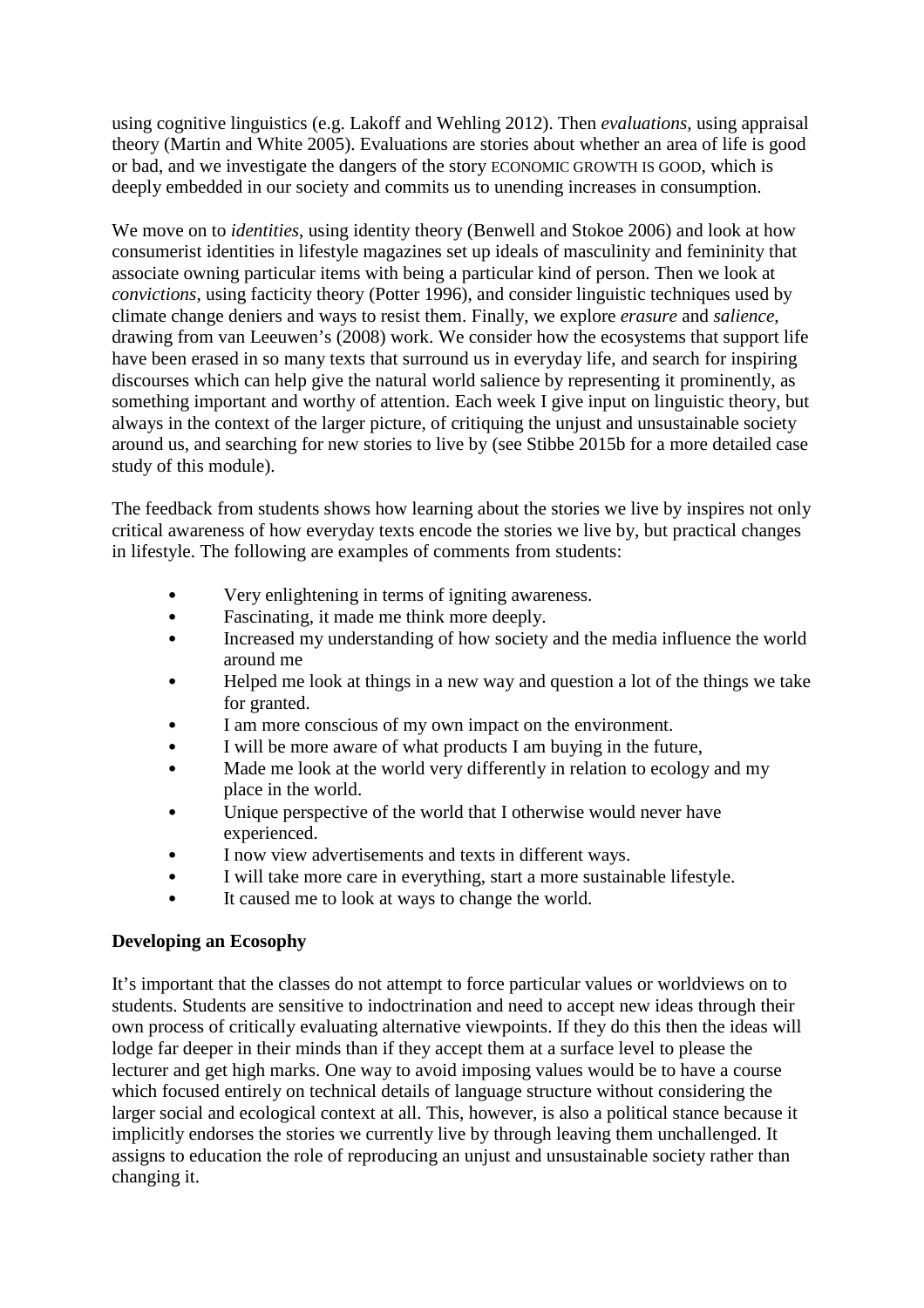My way of addressing the issue of values and worldview is to ask students to develop their own ecosophy (or ecological philosophy) which they use to judge stories against. An ecosophy is a values framework which considers not just humans but also other species, the physical environment and the ecosystems that life depends on (Naess 1995, p. 8). Each student is expected to come up with their own ecosophy, based on their reading and experience, and develops this on an ongoing basis over the three years of the course (and throughout their lives).

In developing their own ecosophies, students investigate a wide spectrum of ecosophies from the most conservative (i.e., the least challenge to dominant political structures) to the most transformative. At the most conservative end of the spectrum is *Ecological Modernization,* as exemplified in many of the UN's Sustainable Development Goals (SDGs). This ecosophy relies on technological progress, industrialisation and economic growth to reduce poverty, and puts the brunt of sustainability onto resource efficiency ("doing more and better with less" as SDG12 put it). Ecological modernization also tends to treat other species and the physical environment as resources for human use (e.g., SDG14, *Life Below Water*, speaks of 'sustainable use of marine resources' and SDG15 of 'utilization of genetic resources'). As Hickel (2015) points out, the SDGs are conservative in terms of the economy because they fail to challenge the dominant economic model:

the goals are not only a missed opportunity, they are actively dangerous: they lock in the global development agenda for the next 15 years around a failing economic model that requires urgent and deep structural changes…the core of the SDG programme for development and poverty reduction relies precisely on the old model of industrial growth - ever-increasing levels of extraction, production, and consumption.

A more transformative ecosophy is *Social Ecology* (Bookchin 2005) which insists not only on reducing poverty, but also challenging the system of hierarchy and domination which allows a small group of people to consume vast resources at the expense of other people and the planet. *Deep Ecology* challenges the dominant paradigm in another way by recognising the intrinsic value not only of humans but of other species and the ecosystems that life depends on (Naess 1995). The Transition Movement (Hopkins 2008) calls for social change based a philosophy of 'resilience', at a time when climate change and resource depletion are leading to an inevitable decline in the ability of the Earth to support human life. The movement is localist in encouraging communities to regain the bonds and skills to look after each other and fulfil their own needs in turbulent times. By contrast, The Dark Mountain Project (Kingsnorth and Hine 2009) is less optimistic than transition. It recognises that with the globally dominant political focus on economic growth and consumerism, the collapse of industrial civilisation is inevitable. The aim, therefore, is to lay the foundations for a new, more ecologically-focused form of civilisation to emerge for those who survive the collapse. Deep Green Resistance (McBay et al. 2011), at the radical end of the spectrum, sees industrial civilisation as evil due to the damage and suffering it causes both humans and other species. Rather than waiting for industrial civilisation to destroy itself, Deep Green Resistance aims to hasten its end through direct action against strategic infrastructure, combined with rebuilding just and sustainable human communities. Perhaps the most radical of all is the semi-serious VHMT (Voluntary Human Extinction Movement), which believes that only the extinction of the human species through a worldwide agreement not to have children can prevent the destruction of the ecosystems that all life depends on.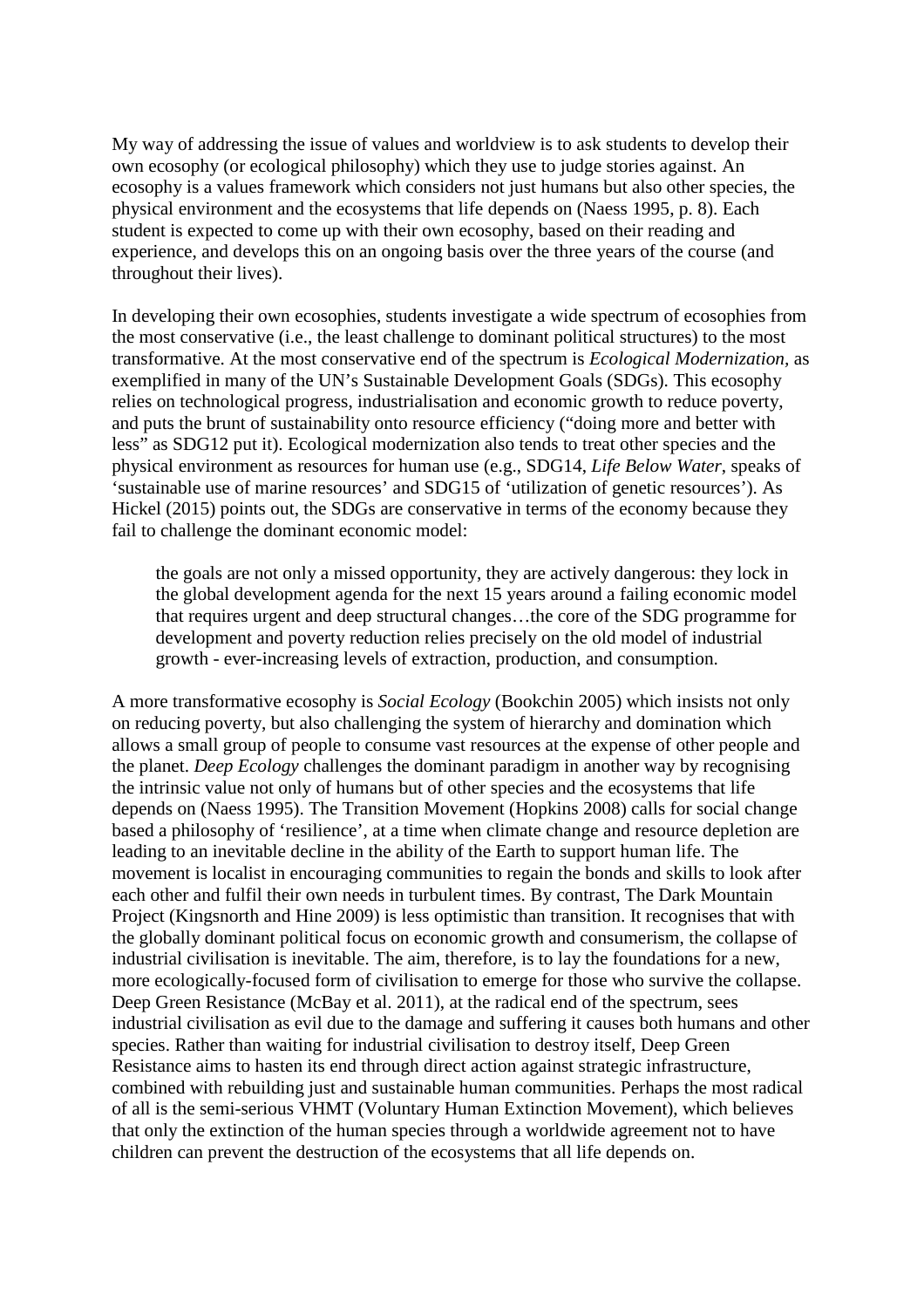

Figure 1 maps these ecosophies on a chart for the purpose of illustration and discussion. Of course, the exact position of the different ecosophies is open to debate. The 'optimistic' and 'pessimistic' boxes refer to whether the collapse of industrial civilisation is seen as inevitable, although from a different perspective these boxes could be labelled 'unrealistic' and 'realistic'. It is exactly this kind of discussion which it is useful to have with students (see Hopwood et al 2005 for a chart along similar lines).

To help students develop an ecosophy, the Earth Charter (ECI 2017) is a useful document to examine since it contains a mixture of ecosophies towards the centre of the spectrum, including deep ecology 'Care for the community of life with understanding, compassion, and love (Principle 2)' and social ecology 'Promote social and economic justice (Principle 3b)'. Although the Earth Charter does not directly challenge the dominant paradigm of economic growth, it does subtly resist consumerism 'when basic needs have been met, human development is primarily about being more, not having more (introduction)'.

It is not just reading which helps student develop their own ecosophy, but also their own direct experience of interacting with communities and the natural world. A key question that they are encouraged to ask themselves through this process is *who and what do I care about*? It is impossible for educators to force students to care about others, but I have found that students do find themselves caring about continuation of life on the planet, about the welfare of other people, particularly oppressed groups, and about other species. It is not that they did not care about these before the process of reflection, it's more that their care comes into the forefront of their minds where it can be put into action.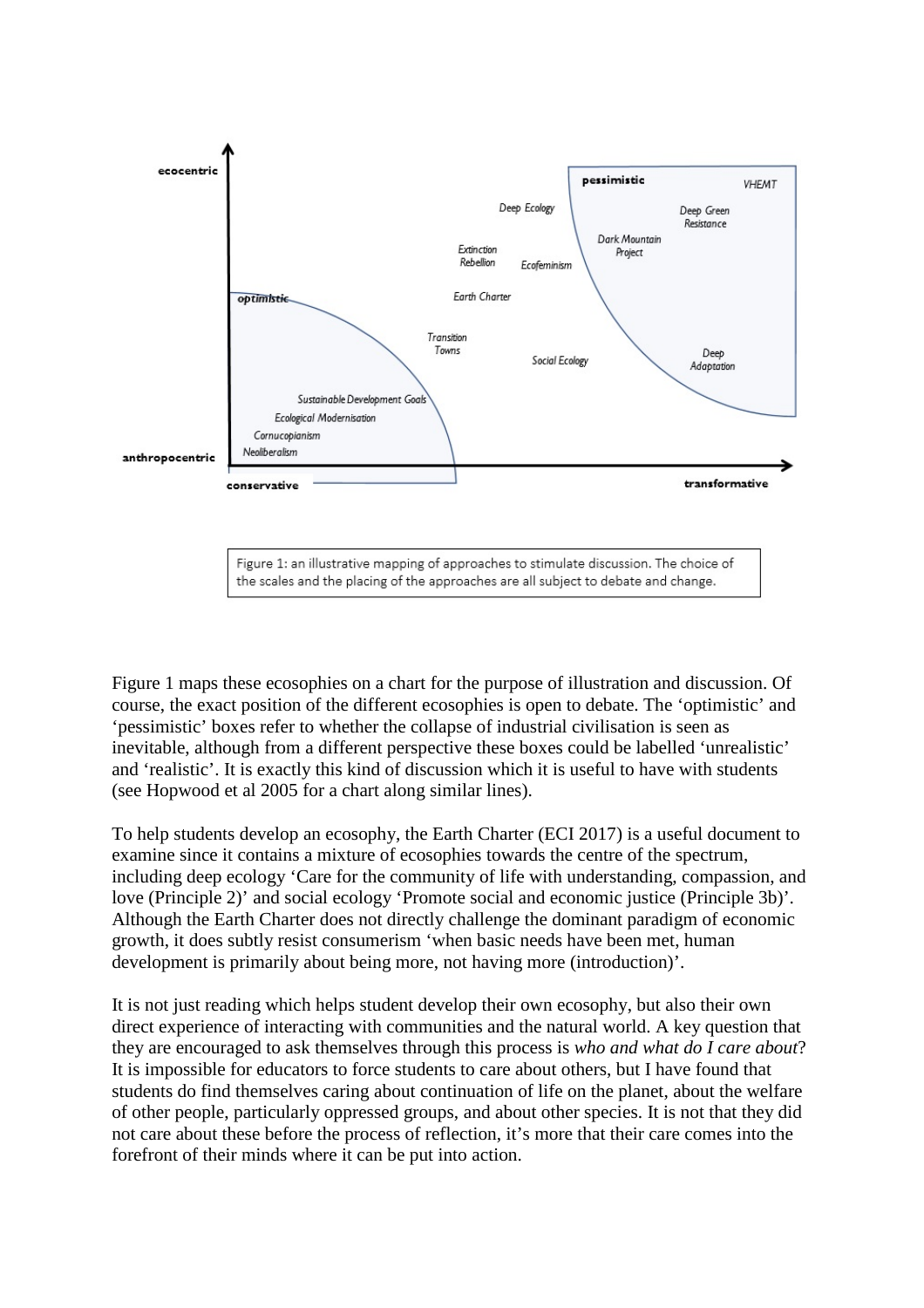The students I teach tend to reject ecosophies at both ends of the spectrum – both ones at the conservative end that promote unlimited economic growth and treat other species as resources for exploitation, and those which aim to hasten the end of industrial civilisation. Although they show some variation in their ecosophy, the following statements sum up the most common values that they align with:

- *Valuing life:* The life and wellbeing of all species, not just humans, should be valued, celebrated, respected and affirmed.
- *Now and the future:* Life and wellbeing are important not just in the present but also into the future, including the ability of future generations to live and live well.
- *Environmental limits:* If human consumption exceeds the ability of natural resources to replenish themselves then this damages the ability of ecological systems to support life into the future. To keep within environmental limits an immediate and large-scale reduction of total global consumption is necessary.
- *Social justice:* Currently, large numbers of people do not have the resources to live, or to live with high wellbeing. As global consumption levels drop (either voluntarily or through resource exhaustion) resources will need to be redistributed from rich to poor if all are to live with high wellbeing.

Once they have established their ecosophy, students can use it to judge the underlying stories and hidden messages in texts. So, for example, if they reveal that advertisements encode a story that PURCHASING PRODUCTS IS A PATH TO HAPPINESS then they can criticise this story on the grounds that it encourages excess consumption, which threatens environmental limits. Or if they analyse discourses of the meat industry which represent animals as objects or machines they could criticise them based on the principle of respecting all life.

The theoretical foundation for these activities is Critical Discourse Analysis, which uses linguistic analysis to expose the role of language in reproducing oppressive power relationships (e.g., racism, and sexism). This framework needs extending in two directions, however, to deal effectively with the issues that humanity is currently facing. Firstly, it needs to not only critique oppressive discourse but also to search for positive ways of using language that can inspire people to create more equal societies. I therefore found it useful to use Positive Discourse Analysis (Martin 2004, Bartlett 2012) to help students contribute to the search for positive new stories to live by. Secondly, there is little point in creating an equal society if it is unsustainable and on a path towards ecological collapse. It is therefore necessary to consider not just relationships of humans with other humans but of humans with other species and the physical environment. The theoretical framework is therefore based primarily on ecolinguistics (Fill and Penz 2017), an approach which considers the impact of discourse on other species and the ecosystems that support life.

# **The search for new stories to live by: resilience, regeneration and reduction**

Revealing and critiquing the stories we live by is an important step towards sustainability awareness, but only a first step. The next step is to search for new stories to live by, ones which resonate with the ecosophy of the students. As Ben Okri (1996) puts it, 'Stories are the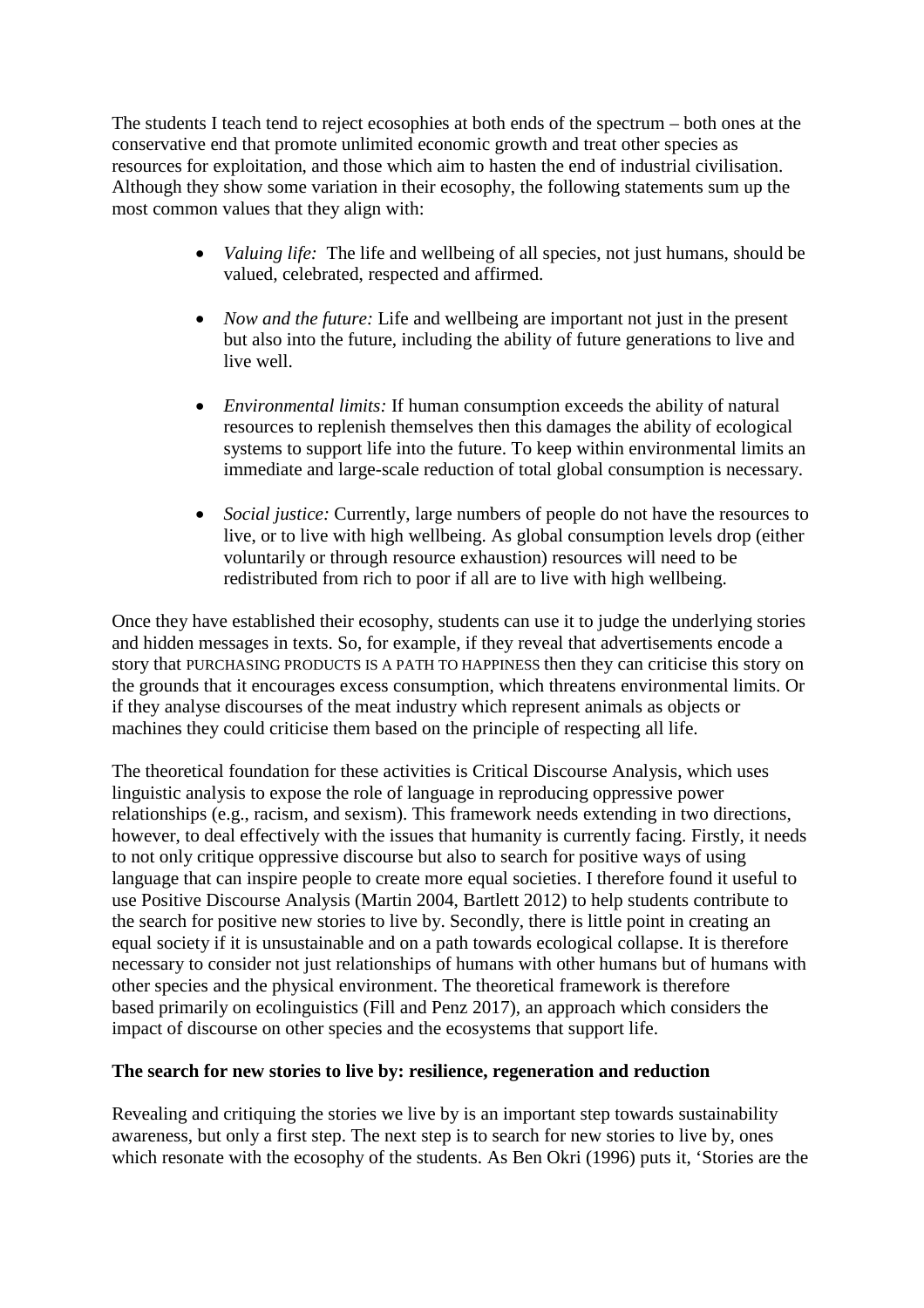secret reservoir of values: change the stories that individuals or nations live by and you change the individuals and nations themselves' (p.21).

If a student's ecosophy is based on Transition then they would look for stories that promote resilience, both of human and natural systems. If their ecosophy was based on Deep Ecology then they may look towards regeneration and restoration of the ecosystems that all life depends on. For students whose ecosophy recognises environmental limits and the limits of what resource efficiency can achieve, then stories that promote reduction in consumption are of central importance (e.g., 'being more rather than having more'). In the second-year module *The Search for New Stories to Live By*, students begin by exploring the discourse of New Economics. They discover how the language of the New Economics Foundation (NEF 2015) and Bhutan's Gross National Happiness project (CBS 2012) challenge the story that ECONOMIC GROWTH IS THE MAIN GOAL OF SOCIETY, and instead use language in innovate ways to tell new stories, such as WELLBEING IS THE MAIN GOAL OF SOCIETY or HAPPINESS IS THE MAIN GOAL OF SOCIETY. These new stories resonate with an ecosophy that calls for a reduction of consumption to remain within environmental limits

since they break the mental connection between social progress and material accumulation. Students explore how the Gross National Happiness project in Bhutan not only tells new stories about the goal of society, but also tells new stories about happiness itself, to shift the concept away from self-centred gratification:

We have now clearly distinguished the 'happiness'... in GNH from the fleeting, pleasurable 'feel good' moods so often associated with that term. We know that true abiding happiness cannot exist while others suffer, and comes only from serving others, living in harmony with nature, and realising our innate wisdom (CBS 2012, p.7).

Another place that students search for new stories to live by is in traditional cultures from around the world which have ways of representing humans as interconnected with and dependent on the natural world. This engagement with worldwide cultures is essential if students are to find stories which radically differ from the mainstream stories of an unsustainable civilisation. A simple example is the following metaphor, attributed to Chief Seattle:

Humankind has not woven the web of life. We are but one thread within it. Whatever we do to the web, we do to ourselves. All things are bound together. All things connect (in CIE 2017).

This metaphor overcomes the split between 'humans' and 'environment' that is prevalent in a lot of environmental discourse and promotes *relational awareness*. Humans are very much part of the natural world, and the story HUMANS ARE A THREAD IN THE WEB OF LIFE is useful in emphasising that concern for the environment is not just for the sake of exotic and beautiful species which are endangered, but for the survival of humans too (Stibbe 2017a). It helps promote an ecosophy that calls for protecting the wellbeing of all species into the future since it shows how short-term gain for the few at the expense of the environment leads to long term destruction for everyone.

The students also explore Japanese Haiku poetry, which encodes stories that the ordinary plants and animals that surround us are important and worthy of observation, attention, and appreciation. The haiku poems achieve this by representing animals and plants as beings who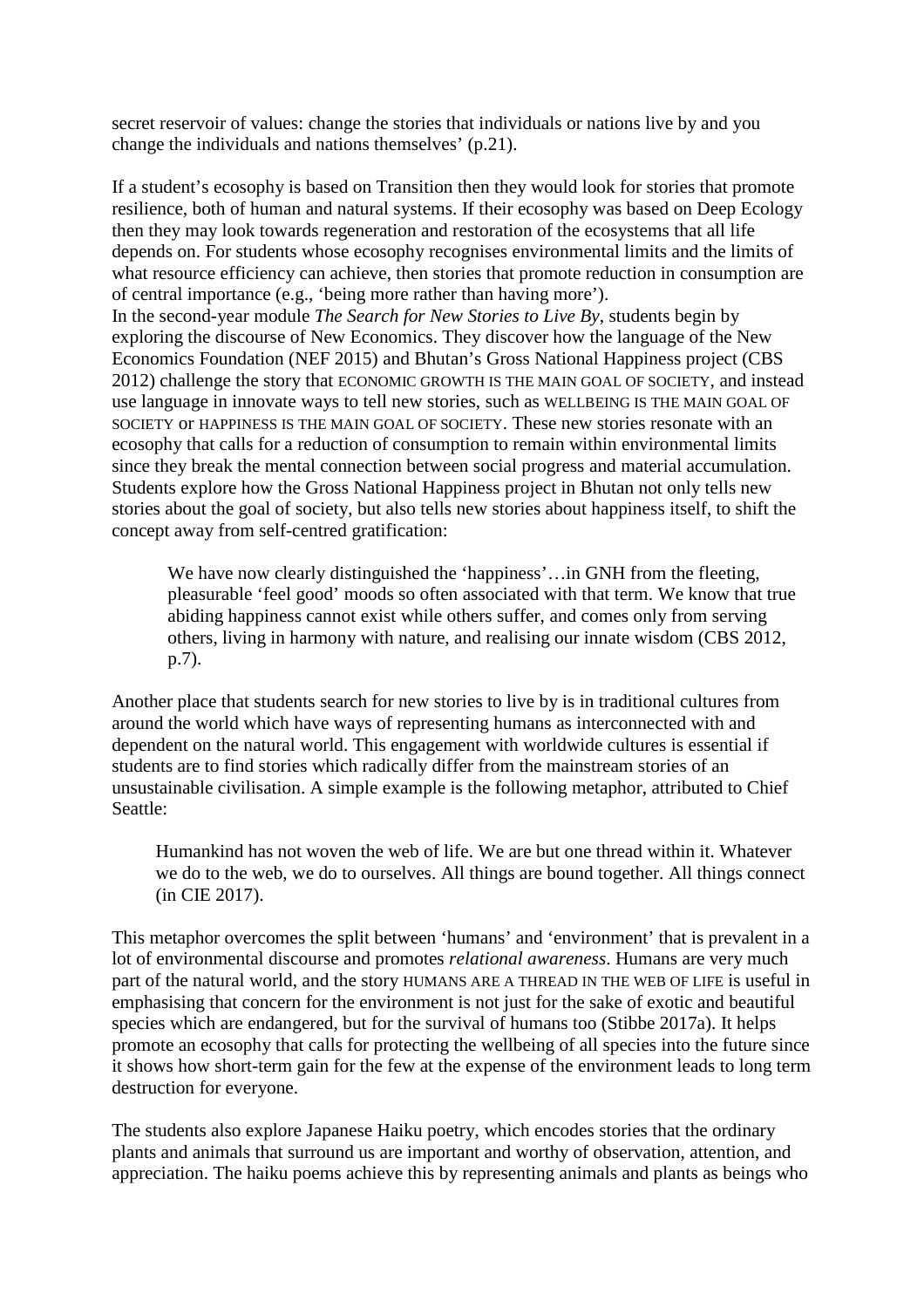are actively involved in leading their own lives in ways consistent with their nature, whether that is flying, slithering, or blooming. And they represent animals as beings with mental lives, who know, feel, and have desires (Stibbe 2012, p. 153). This is in complete contrast to the discourse of animal product industries, where animals are objects or machines, and even to some discourses of conservation and nature documentaries where animals are valued only for being rare or spectacular in some way. Importantly, haiku tell the story that PLANTS AND ANIMALS ARE WORTH OF APPRECIATION through the linguistic features which convey this message between-the-lines in vivid and powerful ways, rather than a direct and dry statement. It is not just the stories that students are searching for, but the creative linguistic features which tell those stories.

There are many other places to search for new stories to live by, e.g., the Romantic poetry of William Wordsworth or John Clare, the imaginative naturalist writings of Rachel Carson or Aldo Leopold, the 'new nature writing' of Richard Mabey or Kathleen Jamie, the contemporary ecopoetry of Helen Moore or Susan Richardson, and traditional literary schools such as the Shan-Shui writers of China (see Stibbe 2015b, 2017a, and 2017). For their assignment, students seek out their own sources to search for new stories to live by, transforming how they see their place in the world in the process. Feedback comments from students include:

- I always walk away from lessons glowing with happiness because of appreciation of the world around us.
- It opened my eyes I started to see things in a different light.
- Made me look at the world very differently in relation to ecology and my place in the world.
- It definitely changed how I look at things around me.
- It enhances interest in nature making me appreciate things I would have previously not noticed.
- Incredibly interesting and is opening my eyes, very engaging.
- Really encourages me to think outside the box.
- Opened my eyes to seeing the world in a different, more appreciative way. This makes me happy.
- Helped me to be more open minded about my surroundings.
- Really opened my eyes, I was amazed.

# **Conclusion: Advocacy for Life's Flourishing**

I teach in a society which is unsustainable, which means that because of the levels of inequality, resource use and waste, the society cannot continue into the future in its current form. There are only two possibilities: either the society changes at a deep, fundamental level or it fails to change and collapses. I believe that teaching within an unsustainable society places certain demands on educators – it is no longer sufficient just to teach disciplinary conventions which were forged at a time when environmental limits were not a consideration. And it is not sufficient to teach students as if the society around them will exist in its current form in the future.

As an educator, I have therefore been using ecolinguistic techniques to help students reveal and question the stories we live by – the cognitive structures shared across cultures which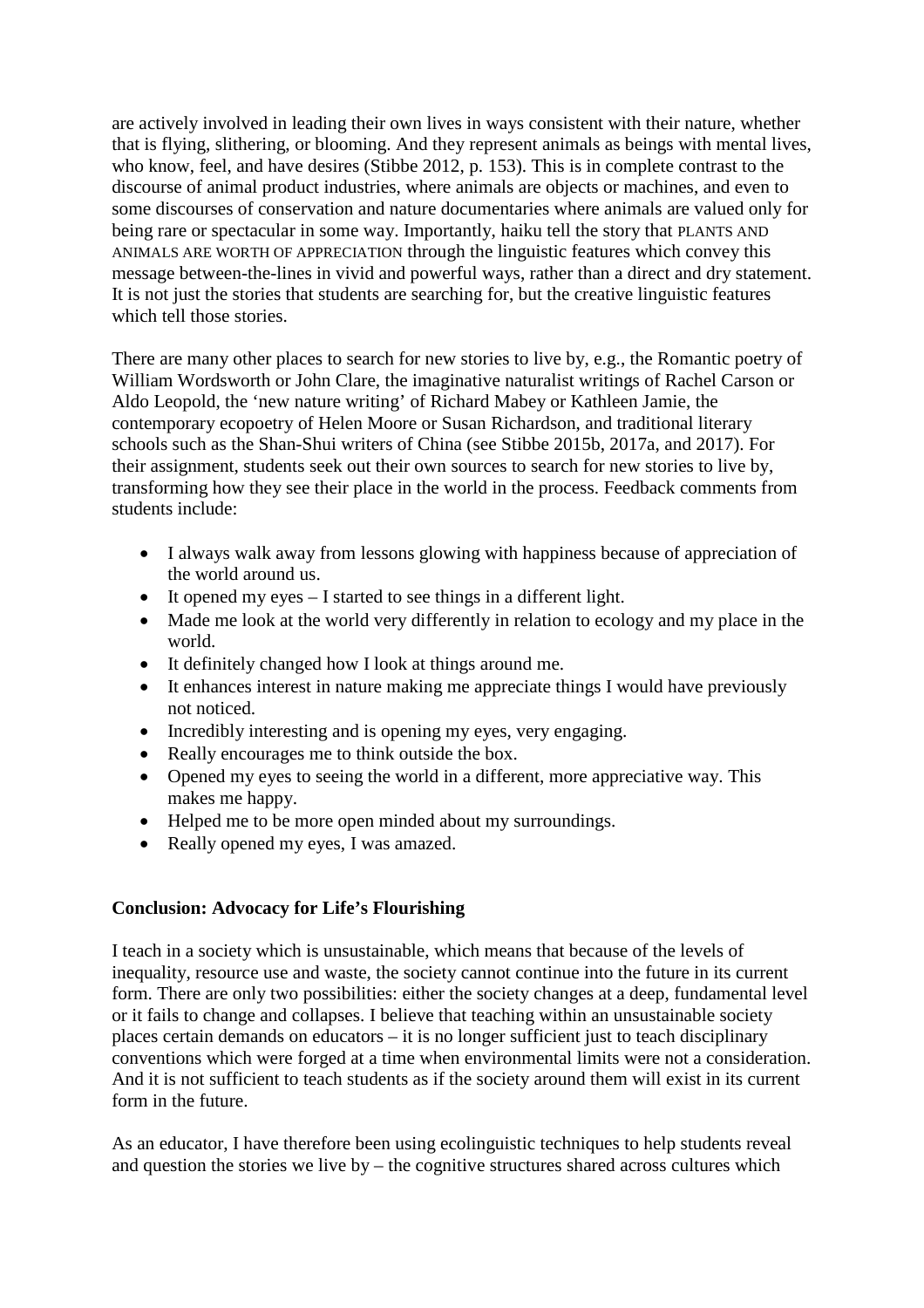influence how we think, talk and act. When students find that those stories are not working, are contributing to unsustainability and ecological destruction, then ecolinguistics provides the tools to help them search for new stories to live by. I hope that they will use these tools to rethink society and contribute to the changes needed to build a sustainable society. But I realise that the current direction humanity is heading in will be hard to change in time, and that collapse is a more likely outcome. With collapse, however, comes the possibility of the survivors building a new culture, and for that it becomes essential that new stories to live by are found. There is no time to lose in searching for these new stories.

#### **References**

- Bartlett, T., 2012. Hybrid voices and collaborative change: contextualising positive discourse analysis. London: Routledge.
- Benwell, B. and Stokoe, E., 2006. *Discourse and identity*. Edinburgh University Press.
- Berry, T., 1978. New Story. *Teilhard Studies No.1.* New York: Anima.
- Bookchin, M., 2005. *The ecology of freedom: the emergence and dissolution of hierarchy.* Oakland, CA: AK Press.
- Brundtland, G., 1987. *Our Common Future*. Oxford University Press.
- CBS, 2012. *A short guide to gross national happiness*. Centre for Bhutan Studies. Available from: www.bhutanstudies.org.bt
- CIE, 2017. *Chief Seattle.* Californian Indian Education. Available from: http://www.californiaindianeducation.org/famous\_indian\_chiefs/chief\_seattle/
- Crompton, T., 2010. Common cause: The case for working with our cultural values [online]. *WWF-UK*. Available from:

[http://assets.wwf.org.uk/downloads/common\\_cause\\_report.pdf.](http://assets.wwf.org.uk/downloads/common_cause_report.pdf)

- ECI, 2017, *The Earth Charter*. Available from: http://earthcharter.org/discover/the-earthcharter
- Fairclough, N., 2003. Analysing discourse: textual analysis for social research. London: Routledge.
- Fill, A., & Penz, H. (Eds.)., 2017, The Routledge Handbook of Ecolinguistics (1 edition). New York, NY: Routledge.
- Hickel, J. (2017). *Five reasons to think twice about the UN's Sustainable Development Goals*. Retrieved from http://blogs.lse.ac.uk/southasia/2015/09/23/five-reasons-tothink-twice-about-the-uns-sustainable-development-goals/
- Hopkins, R., 2008. *The transition handbook: from oil dependency to local resilience.* Dartington: Green Books.
- Hopwood, B., Mellor, M., and O'Brien, G., 2005, Sustainable development: mapping different approaches. Sustainable Development, 13 (1), 38–52.
- Kingsnorth, P. and Hine, D., 2009. The Dark Mountain Project manifesto [online]. Available from: http://dark-mountain.net/about/manifesto/.
- Lakoff, G. and Wehling, E., 2012. *The little blue book: the essential guide to thinking and talking Democratic*. New York: Free Press.
- Martin, J. and White, P., 2005. *The language of evaluation: appraisal in English*. New York: Palgrave Macmillan.
- Martin, J., 2004. Positive discourse analysis: solidarity and change. Revista Canaria de Estudios Ingleses, 49, 179–200.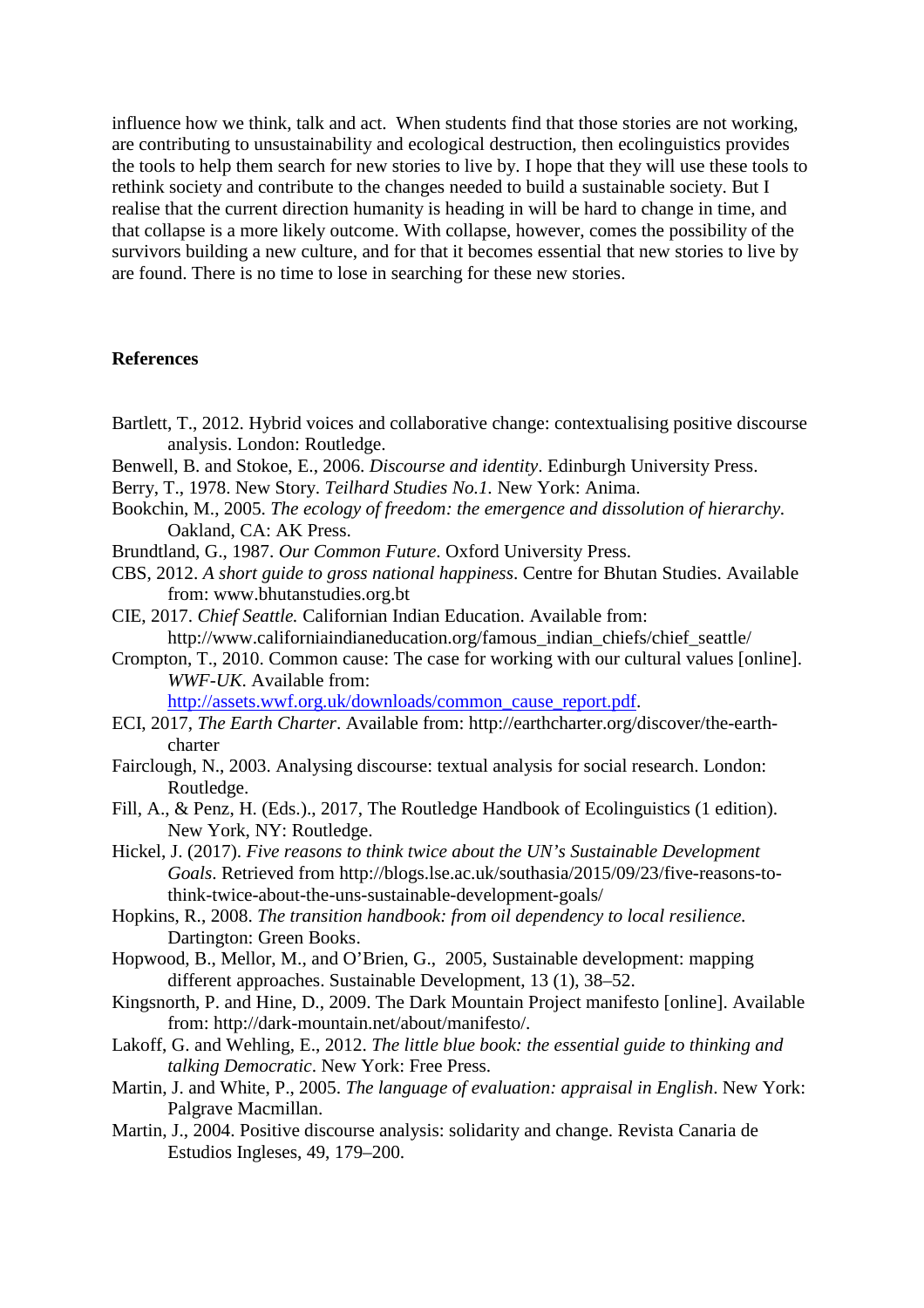- McBay, A., Keith, L., & Jensen, D. (2011). *Deep green resistance: strategy to save the planet.* New York: Seven Stories Press.
- Meyer, J. and Land, R., 2005. Threshold concepts and troublesome knowledge (2): Epistemological considerations and a conceptual framework for teaching and learning. *Higher Education*, 49 (3), 373–388.
- Naess, A., 1995. The shallow and the long range, deep ecology movement. *In*: A. Drengson and Y. Inoue, eds. *The deep ecology movement: an introductory anthology*. Berkeley: North Atlantic Books, 3–10.
- NEF, 2015, *People powered money: designing, developing and delivering community currencies.* New Economics Foundation.
- Okri, B., 1996. *Birds of heaven*. London: Phoenix.
- Potter, J., 1996. *Representing reality: discourse, rhetoric and social construction*. London: Sage.
- Stibbe, A., 2012. *Animals erased: discourse, ecology, and reconnection with the natural world*. Middletown, CT: Wesleyan University Press.
- Stibbe, A., 2015a. *Ecolinguistics: language, ecology and the stories we live by*. London: Routledge.

Stibbe, A., 2015b, *Innovative pedagogies series: The search for new stories to live by.* Higher Education Academy. Available from:

[https://www.heacademy.ac.uk/system/files/arran\\_stibbe\\_-\\_final2.pdf](https://www.heacademy.ac.uk/system/files/arran_stibbe_-_final2.pdf)

- Stibbe, A., 2017a. Critical discourse analysis and ecology: the search for new stories to live by. *In*: J. Richardson and J. Flowerdew, eds. *The Routledge handbook of Critical Discourse Analysis*. London: Routledge.
- Stibbe, A., 2017b. Positive Discourse Analysis: re-thinking human ecological relationships. In: A. Fill and H. Penz, eds. *The Routledge Handbook of Ecolinguistics*. London: Routledge.
- Stories 2019. *The Stories We Live By: a free online course. [www.storiesweliveby.org.uk](http://www.storiesweliveby.org.uk/)*
- van Leeuwen, T., 2008. *Discourse and practice.* Oxford University Press.
- VHMT, 2019, *The Voluntary Human Extinction Movement*, [http://www.vhemt.org](http://www.vhemt.org/)

#### **Table 1.1: Sustainability Education Grounded in Students' Own Ecosophy Course Content Guide:** *The Search for New Stories to Live By*, Arran Stibbe

**Context:** The course *The Search for New Stories to Live By* is a second year undergraduate module which where students explore the stories that underpin the unsustainable society they are part of, question these stories from an ecological perspective, and explore literature in the search for new stories to live by. The module starts with students building their own ecosophy as a basis for judging whether stories are positive or negative, and applying it in their own exploration of literary texts before putting their findings into action. Students are free to create their own learning outcomes, which could be drawn from mainstream documents such as the SDGs, but could equally be drawn from alternative sources such as the *Deep Ecology Platform* (DE 2018), the *Dark Mountain Manifesto* (DM 2018), or *Theses for the People's Ecology* (PE 2018) which present a stronger challenge to the dominant stories that underpin industrial civilisation. Various exercises connected with this task are available for free to teachers as part of the free online course *The Stories We Live By* (Stibbe 2019).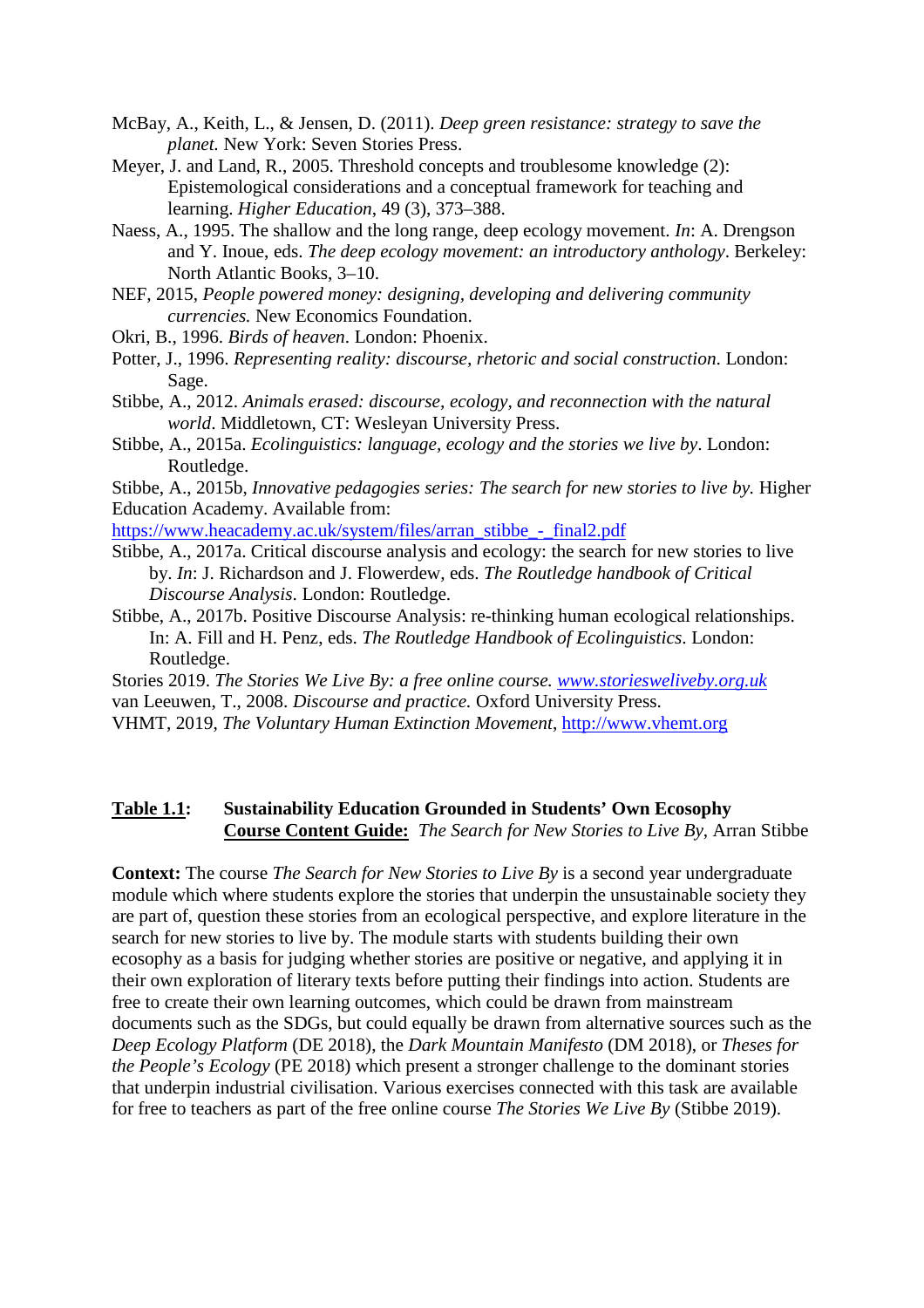| Conceptual<br><b>Framework</b><br><b>Dimensions</b>                                                     | <b>Lesson, Activity, or Project</b>                                                                                                                                                                                                                                                                                                                                                                                                                                                                                                                                                                                                                                                                                                                                                                                                                                                                                                                                                                                                                                                                                                                                                                                                                                                                                                                                                                                                                                                                                                         |
|---------------------------------------------------------------------------------------------------------|---------------------------------------------------------------------------------------------------------------------------------------------------------------------------------------------------------------------------------------------------------------------------------------------------------------------------------------------------------------------------------------------------------------------------------------------------------------------------------------------------------------------------------------------------------------------------------------------------------------------------------------------------------------------------------------------------------------------------------------------------------------------------------------------------------------------------------------------------------------------------------------------------------------------------------------------------------------------------------------------------------------------------------------------------------------------------------------------------------------------------------------------------------------------------------------------------------------------------------------------------------------------------------------------------------------------------------------------------------------------------------------------------------------------------------------------------------------------------------------------------------------------------------------------|
|                                                                                                         | Lesson, Activity, or Project Title: Positive Discourse Analysis to<br><b>Reveal New Stories to Live By</b>                                                                                                                                                                                                                                                                                                                                                                                                                                                                                                                                                                                                                                                                                                                                                                                                                                                                                                                                                                                                                                                                                                                                                                                                                                                                                                                                                                                                                                  |
| <b>Ethic</b><br>of Care<br>-Values<br>-Attitudes<br>-Behaviors                                          | <i>Phase 1: Ecosophy.</i> Students create their own ecological philosophy<br>(ecosophy) that they will use to judge whether stories are positive or<br>negative. They do this by examining a range of philosophical positions<br>and considering these positions in relation to their direct experience of<br>communities and natural systems. In class they formulate the ecosophies<br>in brief statements, discuss them with other students and refine them into<br>a framework that is practically applicable.                                                                                                                                                                                                                                                                                                                                                                                                                                                                                                                                                                                                                                                                                                                                                                                                                                                                                                                                                                                                                          |
| <b>Resilience</b><br>&<br><b>Regeneration</b><br>-Knowledge<br>-Skills<br><b>Advocacy</b> for<br>Life's | Phase 2: Analysis. Students analyse a range of texts that shape the<br>dominant stories of our culture, from newspapers, magazines and<br>advertisements to economics textbooks. They reveal the underlying<br>stories and critique them by comparing them with their ecosophy. Where<br>stories are found not to be working, i.e., to be contributing to the<br>destruction of the systems that life depends on, then they begin a search<br>for new stories to live by. This involves analysis of a wide range of<br>literature from countries around the world, selected because it has the<br>potential to inspire people to care about each other, other species and the<br>physical environment. The students analyse these texts, revealing the<br>linguistic features which make them inspiring (Stibbe 2015a, 2012).                                                                                                                                                                                                                                                                                                                                                                                                                                                                                                                                                                                                                                                                                                               |
| <b>Flourishing</b><br>-Action<br>-Critique<br>-Reflection                                               | Phase 3: Action. In this final phase students identify actions that they can<br>take to resist destructive stories and promote beneficial ones. There are a<br>number of ways they can do this. Firstly, they could engage in personal<br>resistance of the discourses of consumerist society by adjusting their<br>purchasing patterns to focus on seeking wellbeing rather than material<br>accumulation. Secondly, they could resist dominant stories of our society<br>by publicly criticising discourses which promote consumerism and<br>unlimited economic growth or treat other species as resources to be<br>exploited. This could include obvious discourses such as advertising or<br>industrial farming, but also mainstream discourses of sustainable<br>development or environmentalism which sometimes reproduce rather<br>than challenge dominant stories (Stibbe 2015a, 2012). Thirdly, they<br>could employ linguistic devices in their own writing to encode new<br>stories to live by, using words in inspiring ways that promote care<br>towards other people and the ecosystems that life depends on. Fourthly,<br>they can do consultancy work, helping charities and businesses convey<br>inspiring messages in their communication practices. A final form of<br>action is in sharing the concepts and tools of ecolinguistics to help others<br>become critical of the stories that underpin our unequal and<br>unsustainable industrial civilisation and contribute to the search for new<br>stories to live by. |